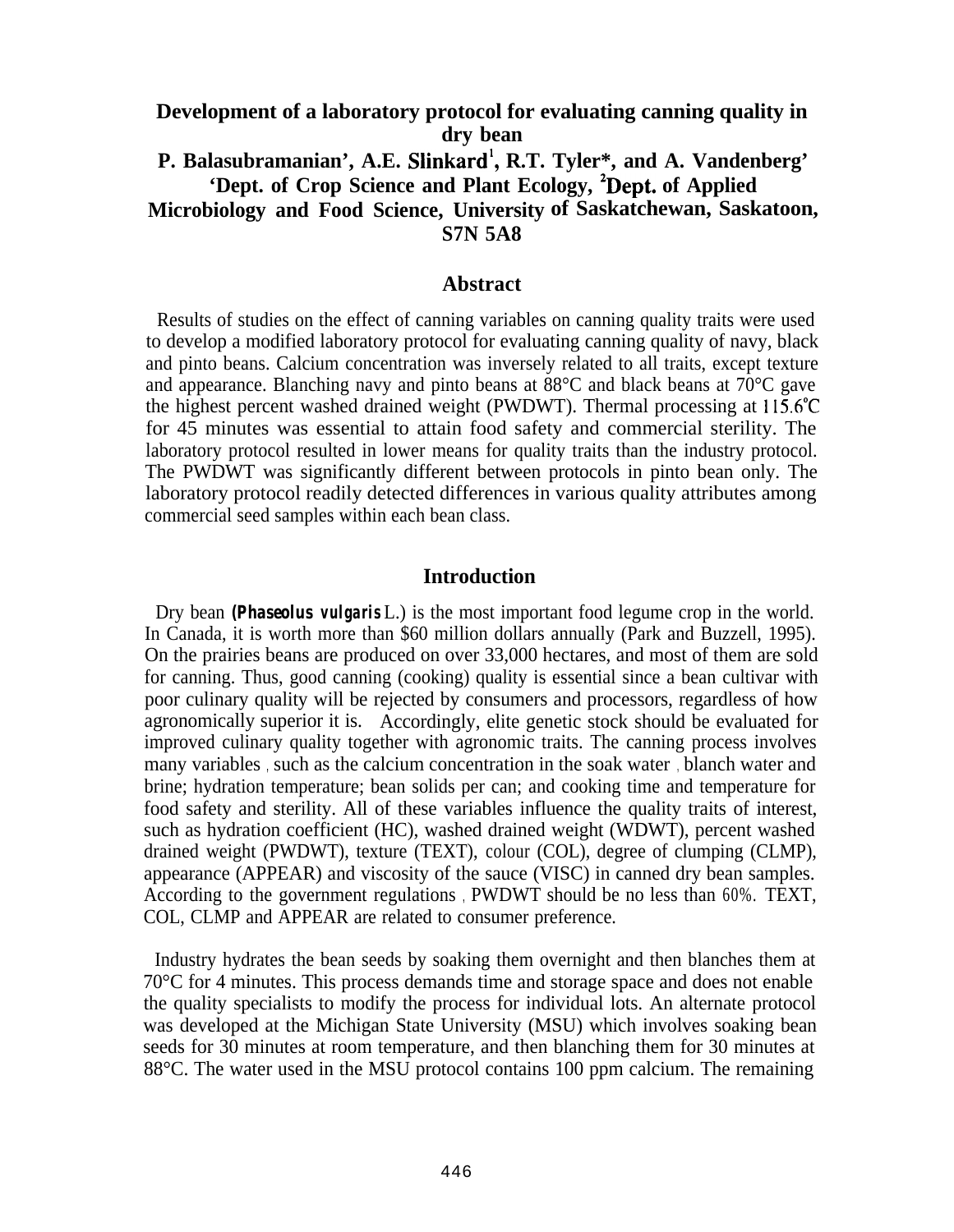processing steps are the same for both methods. This laboratory protocol provides a more readily controlled schedule and requires less storage space.

A major concern in the genetic improvement of quality traits in beans is the genotypeby- environment interaction since the canning traits are strongly influenced by environment (Ghaderi *et al.,* 1984; Hosfield, 1991). The objectives of this study were to develop a laboratory protocol that best addressed the quality requirements of the Canada Agricultural Products Standards Act and simulated the actual industrial process and to determine the effects of genotype, environment , and the genotype by environment interaction on canning traits.

### **Materials and Methods**

Samples of navy bean cv. Avanti, black bean cv. UI 906 and an unidentified pinto bean were used in this study. However, for the preliminary soaking study, pinto bean cv. Othello was used instead of the unidentified cultivar. The basic steps in the canning process are shown in Figure 1. The effect of canning variables, such as calcium concentration in the soak water, blanch water and brine; hydration temperature; bean solids per can; cooking time and temperature for food safety and sterility, on canning quality traits was studied using the laboratory protocol.

Figure 1. Schematic diagram of the canning process for dry bean seeds.



HC was determined as the ratio of weight of soaked bean seeds to the weight of dry bean seeds, WDWT and PWDWT was determined as per the government regulations in the Canada Agricultural Products Standards Act, TEXT was determined by using the Kramer shear press and subjective traits CLMP and APPEAR were rated on a 1 to 3 scale and 1 to 5 scale respectively, with lower values indicating the acceptable range. The final laboratory protocol, based on the study of the effects of individual canning variables, was then compared with the industry protocol (Sprague Foods Ltd., Ontario). The laboratory protocol was then applied on commercial seed samples of navy, black and pinto bean classes to determine possible differences between and within commercial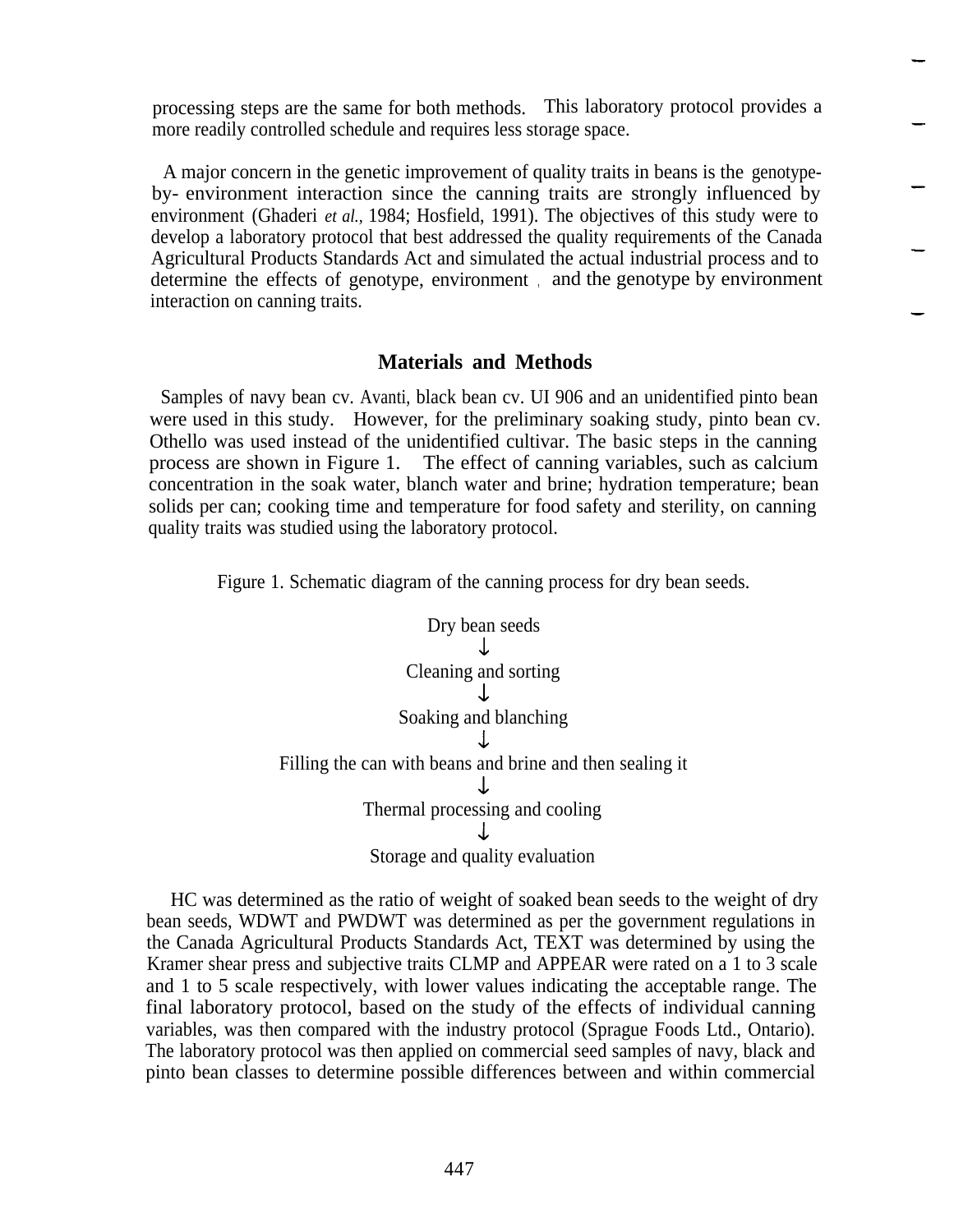class. In all cases, canned bean seeds were stored for two weeks prior to quality evaluation. In addition, samples of commercially canned navy, black and pinto beans were purchased from various outlets and quality traits evaluated.

# **Results and Discussion**

Quality traits were significantly affected by various calcium concentrations in the soak water, blanch water and brine. In all bean classes, calcium concentration was inversely related to all traits, except TEXT and APPEAR (Table 1). Thus, PWDWT and TEXT are inversely related. The 10 ppm calcium in the soak water, blanch water and brine allowed maximum hydration of the bean seeds and gave the highest PWDWT with a reasonable mean for TEXT.

|                    | Quality trait |             |                   |                   |             |        |
|--------------------|---------------|-------------|-------------------|-------------------|-------------|--------|
| Ca ppm             | HC            | <b>WDWT</b> | <b>PWDWT</b>      | <b>TEXT</b>       | <b>CLMP</b> | APPEAR |
| $\bf{0}$           | $1.873a^2$    | 301.3a      | 67.7a             | 33.1f             | 3.0         | 5.0    |
| 10                 | 1.850b        | 283.4b      | 63.1 <sub>b</sub> | 39.4e             | 3.0         | 5.0    |
| 20                 | 1.829c        | 279.6bc     | 62.6bc            | 46.9d             | 3.0         | 4.0    |
| $22.2$ (tap water) | 1.804e        | 274.6bc     | 61.7bc            | 60.2c             | 2.0         | 4.0    |
| 30                 | 1.814d        | 276.0bc     | 61.7bc            | 59.6c             | 2.0         | 4.0    |
| 40                 | 1.809d        | 274.9bc     | 61.9bc            | 65.7 <sub>b</sub> | 1.5         | 4.0    |
| 50                 | 1.791f        | 273.0c      | 60.7c             | 79.1a             | 1.0         | 4.0    |
| L.S.D.             | 0.009         | 9.3         | 2.1               | 2.6               | ns          | ns     |

Table 1. Effect of calcium concentration in the soak water, blanch water and brine on quality traits in navy bean cv. Avanti.

"Means within each column followed by the same letter do not differ at the 0.05 level.

After the initial 30 minute soak at room temperature, blanching navy and pinto beans at 88°C and black beans at 70°C gave the highest PWDWT. The processing study also revealed that weighing 96, 97, and 95 grams of bean solids (moisture-free basis) per can, respectively, for navy, black and pinto beans was sufficient to meet the government regulation for PWDWT. Processors prefer bean cultivars that need a lower weight of seed to achieve 60% for PWDWT. Food safety and sterility are the two major concerns of any canned, low-acid ( $pH > 4.5$ ) foodstuff (Stumbo et al., 1983). The thermal processing time, as determined by the Ball method at  $115.6^{\circ}$ C for 14 fl oz (300 X 407) cans in the still retort, was 45 minutes for both the laboratory and industry protocol. The details of the resulting laboratory protocol are presented in Table 2.

In the comparison study, the laboratory protocol resulted in lower means for quality traits than the industry protocol (Table 3). The PWDWT was not significantly different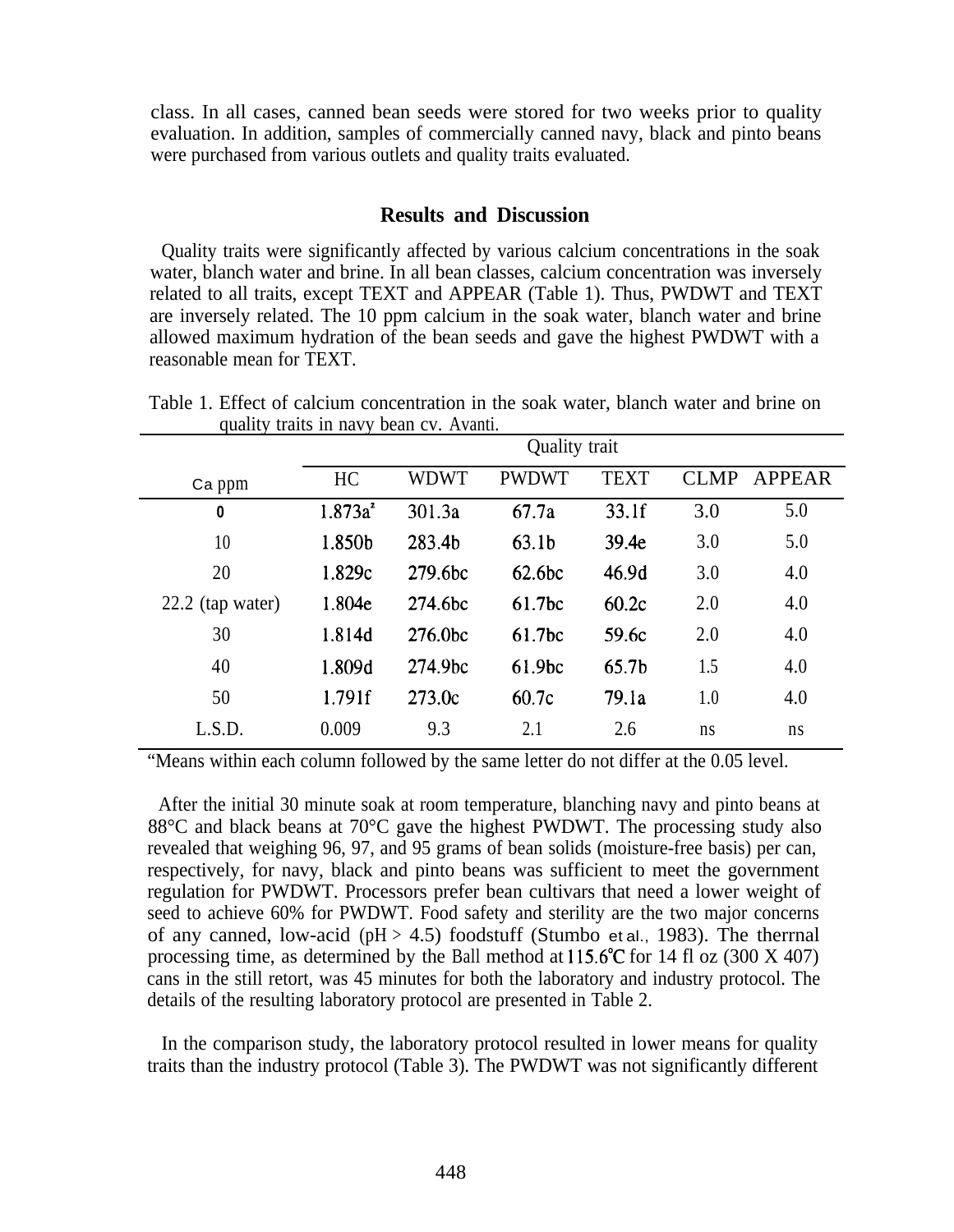between protocols for navy and black beans, but was lower for pinto beans using the laboratory protocol.

|              |    |               | Bean class Solids (g) Soaking Blanching Thermal processing | Cooling        |
|--------------|----|---------------|------------------------------------------------------------|----------------|
| <b>Navy</b>  | 96 |               | 30 min at 30 min at 45 min at 115.6°C 20 min at            |                |
|              |    | $22^{\circ}C$ | $88^{\circ}$ C                                             | $20^{\circ}$ C |
| <b>Black</b> | 97 |               | 30 min at 30 min at 45 min at $1156^{\circ}$ C 20 min at   |                |
|              |    | $22^{\circ}C$ | 70°C                                                       | $20^{\circ}$ C |
| Pin to       | 95 |               | 30 min at 30 min at 45 min at 115.6°C 20 min at            |                |
|              |    | $22^{\circ}C$ | $88^{\circ}$ C                                             |                |

Table 2. Summary of the laboratory protocol for navy, black and pinto bean classes.

Table 3. Comparison of laboratory and industry protocol for PWDWT in navy, black and pinto beans.

|              | <b>PWDWT</b>        |                   |  |  |
|--------------|---------------------|-------------------|--|--|
| Bean class   | Laboratory protocol | Industry protocol |  |  |
| Navy         | $60.2 \pm 0.3$      | $60.5 \pm 0.4$    |  |  |
| <b>Black</b> | $59.8 \pm 0.3$      | $60.0 \pm 0.3$    |  |  |
| Pinto        | $59.9 \pm 0.2$ **   | $60.9 \pm 0.2$ "  |  |  |

"Significant at the 1% level.

Quality evaluations on commercial bean seed samples canned using the laboratory protocol showed that the laboratory protocol distinguished between commercial classes and detected differences in quality traits between samples within each bean commercial class (Table 4). Several samples of commercially canned beans failed to meet the government regulations for PWDWT. As the storage time increases, the bean seeds start losing their solids into the surrounding brine, and this may have accounted for their low PWDWT.

| 100010011               | protocor.     |        |              |                   |             |               |
|-------------------------|---------------|--------|--------------|-------------------|-------------|---------------|
|                         | Quality trait |        |              |                   |             |               |
| Samples                 | HC            | WDWT   | <b>PWDWT</b> | <b>TEXT</b>       | <b>CLMP</b> | <b>APPEAR</b> |
| UI 906                  | $1.533d^2$    | 265.4a | 59.8a        | 79.4a             | 3.0         | 3.0           |
| <b>CDC</b><br>Nighthawk | 1.900a        | 267.5a | 60.0a        | 62.0c             | 2.5         | 2.0           |
| CS <sup>y</sup> 1       | 1.749c        | 264.4b | 59.4a        | 73.7 <sub>b</sub> | 2.0         | 3.8           |
| cs <sub>2</sub>         | 1.798b        | 269.0a | 60.5a        | 48.3d             | 2.5         | 3.0           |

Table 4. Quality evaluation of commercial seed samples of black bean canned using the laboratory protocol.

'Commercial samples.

'Means within each column followed by the same letter do not differ at the 0.05 level.